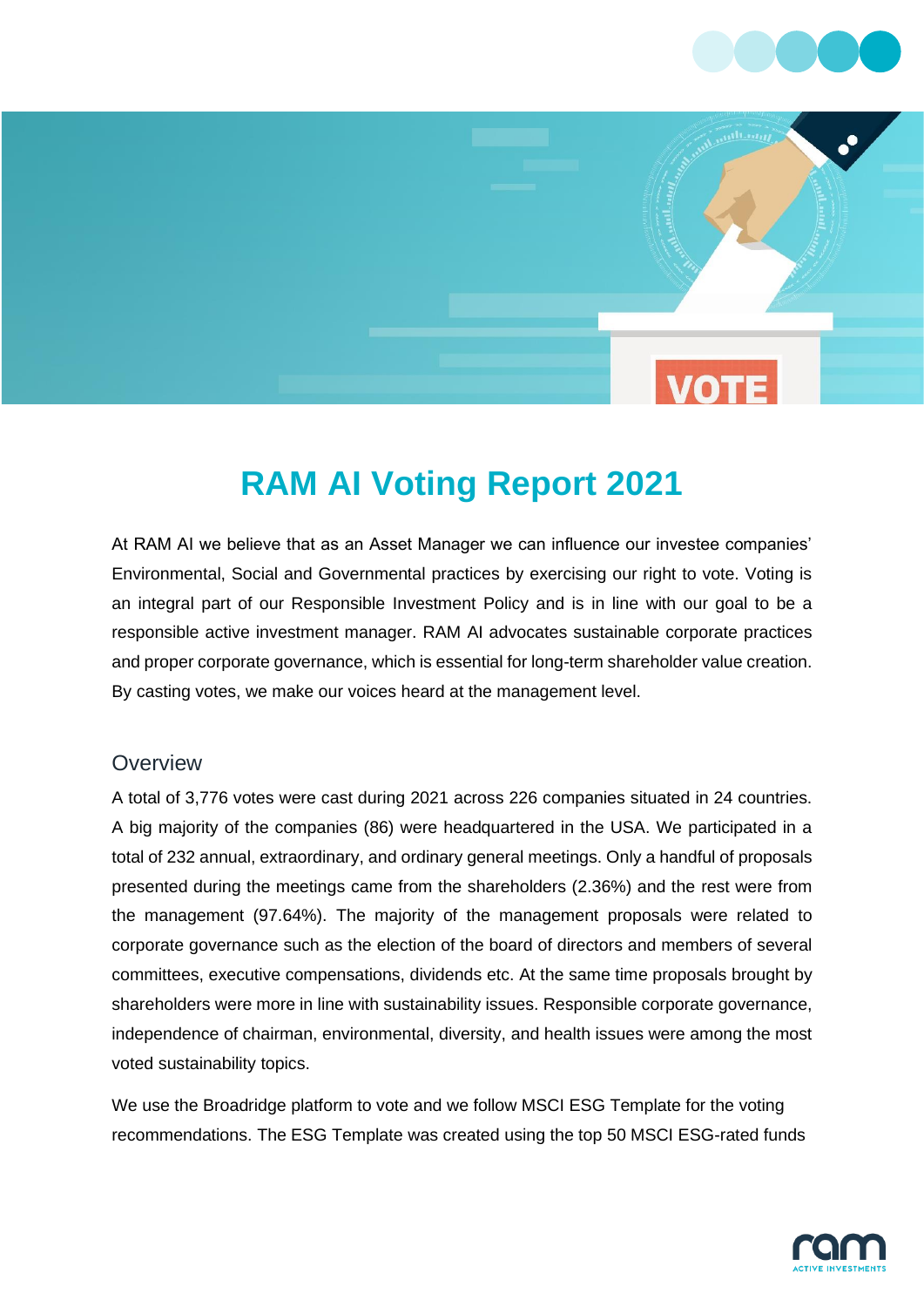

where the funds have filed an  $N-PX$  and have the largest amount of holdings; all funds are rated AAA or AA.

# Percentage of votes by the Funds

We are voting for 7 (out of 8) funds in the systematic equities fund range with a greater focus on Global Sustainable Income Equites and Stable Climate Global Equities as seen in the chart below.



## Type of votes by Funds

As mentioned earlier, we follow MSCI recommendations when voting. The majority of the time we have voted in line with these recommendations.



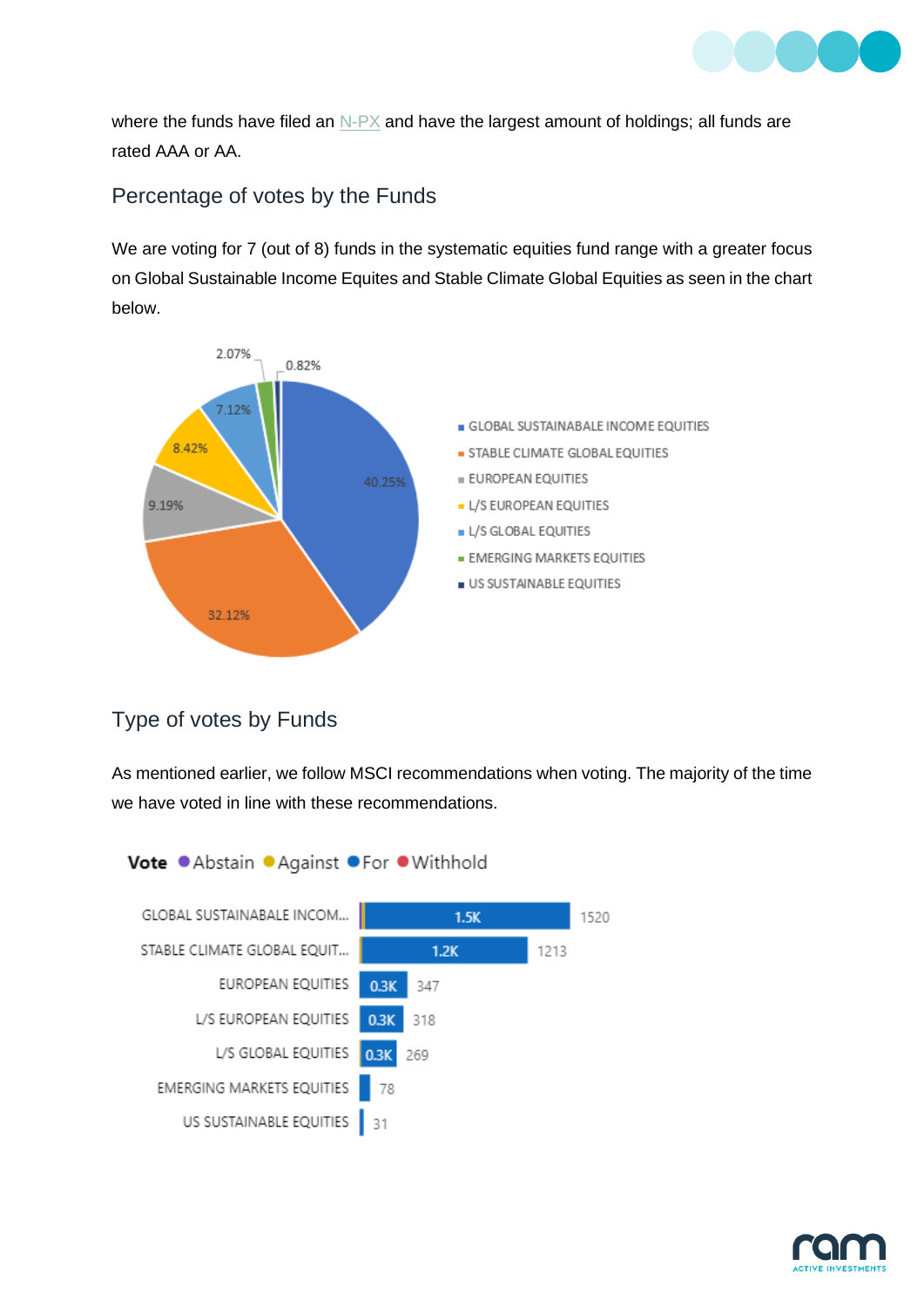

## Votes by Shareholders' proposals

We are actively participating in many working groups such as IIGCC, Net-Zero Asset Managers' Initiative, Climate 100+ etc. Based on knowledge sharing from these groups we are sometimes able to vote in line with recommendations from our peers.

We didn't withhold any votes on the proposals by shareholders.

| Proposal Text                                                        |    | Abstain Against For Total |       |    |
|----------------------------------------------------------------------|----|---------------------------|-------|----|
| S/H Proposal - Corporate Governance                                  | 11 | 19                        |       | 41 |
| Shareholder Proposal                                                 | 3  |                           | 13 18 | 34 |
| S/H Proposal - Environmental                                         |    |                           | 3     | з  |
| S/H Proposal - Establish Independent Chairman                        |    | 3                         |       |    |
| S/H Proposal - Proxy Process/Statement                               |    | 3                         |       |    |
| S/H Proposal - Create a Non-Discriminatory Sexual Orientation Policy | 2  |                           |       |    |
| S/H Proposal - Add Women & Minorities to Board                       |    |                           |       | 1  |
| S/H Proposal - Health Issues                                         |    |                           |       |    |
| S/H Proposal - Political/Government                                  |    |                           |       |    |
| Total                                                                | 16 |                           |       | 89 |

#### Vote . Abstain . Against . For



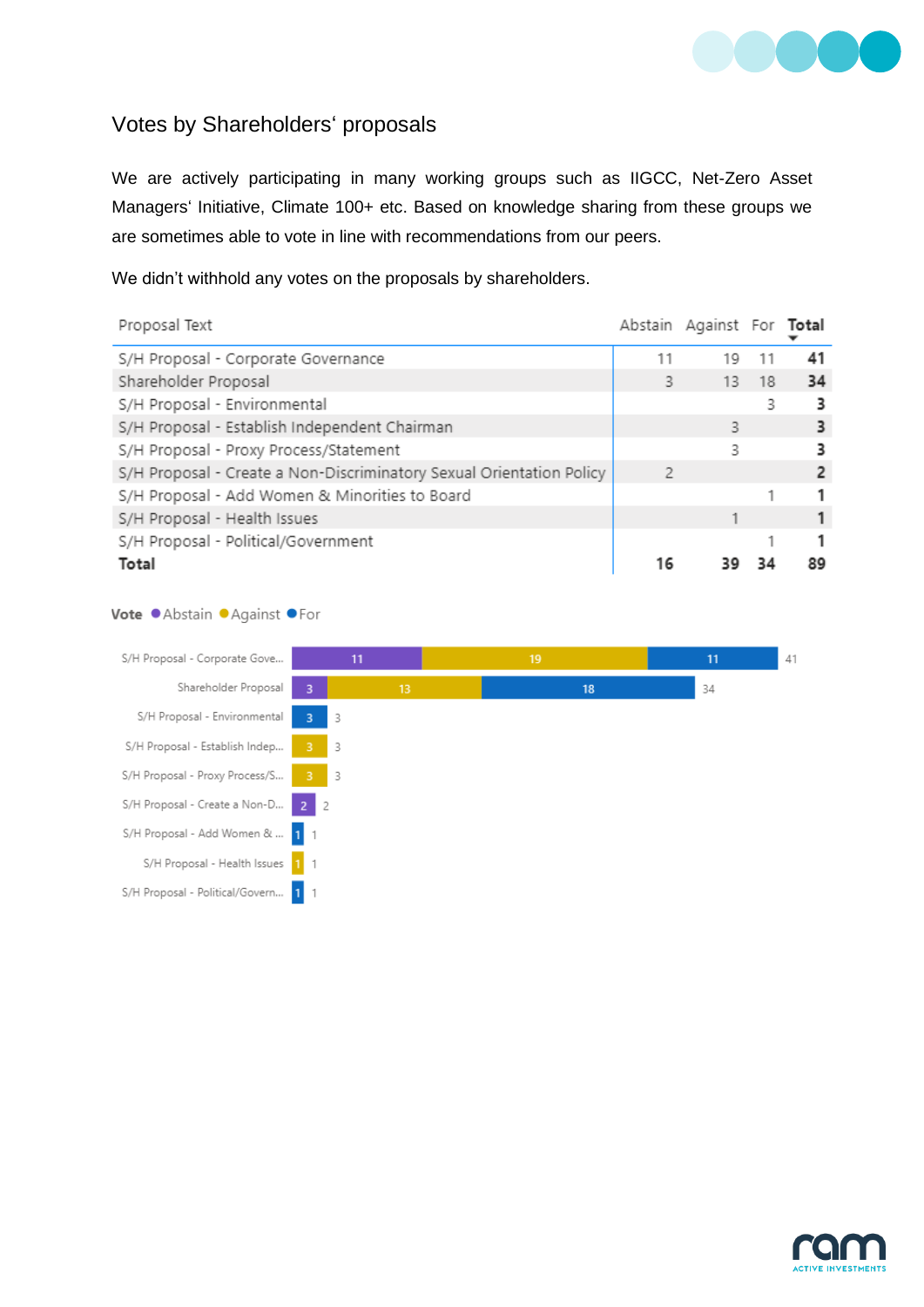

## Total number of meetings by Funds

RAM AI participated in a total of 232 meetings for 7 systematic equity funds. They were mostly Annual General Meetings and only a handful of special meetings.



### Total number of companies

In 2021, we voted for 226 distinct companies. For two of our funds – Global Sustainable Income Equities and Stable Climate Global Equities - we take an active approach. The positions are uploaded on the Broadridge platform daily by our custodian bank. Whenever a voting opportunity arises for a company that figures in the two funds we vote systematically. If these companies are also present in other portfolios then we vote on behalf of those funds as well.



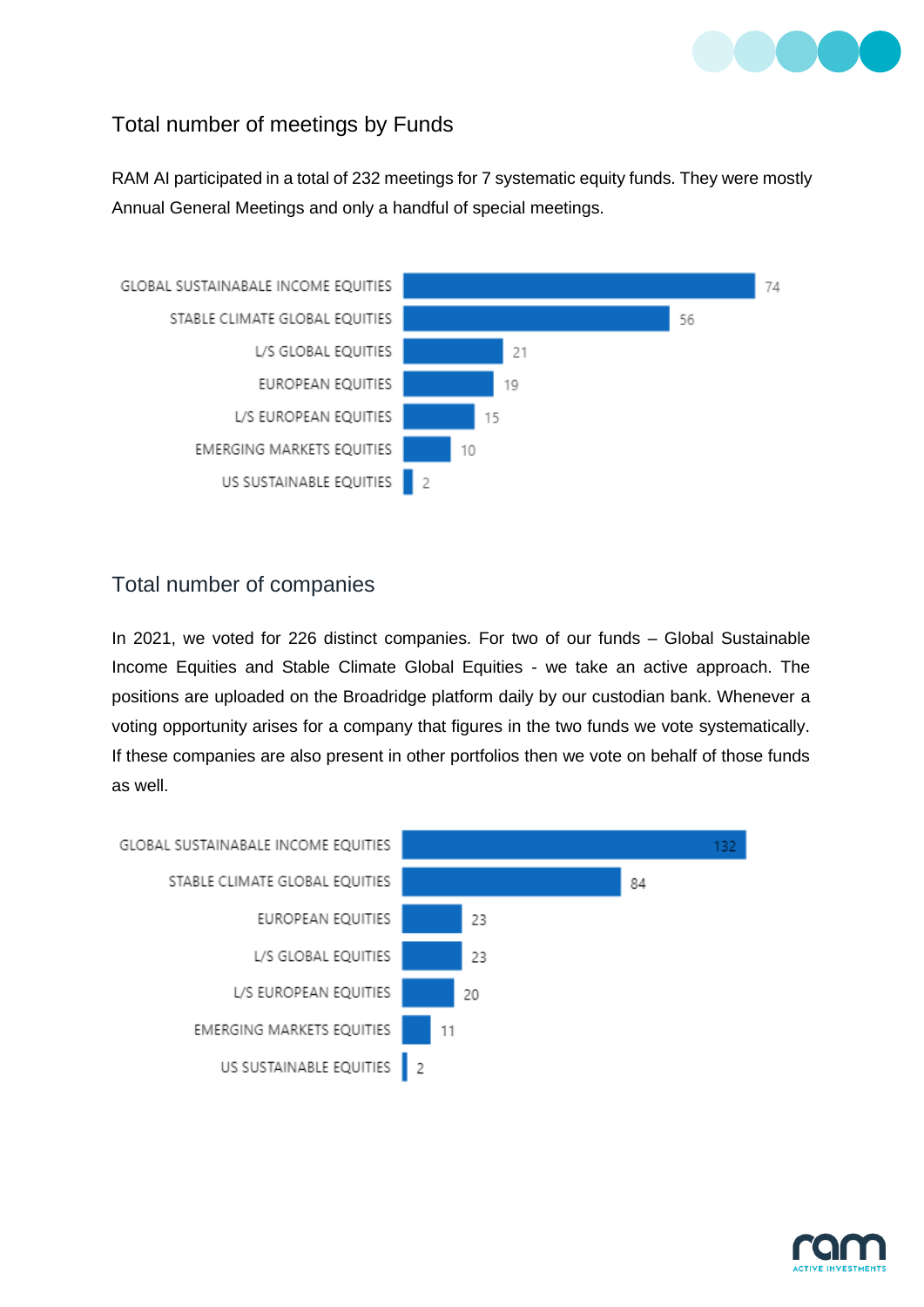



#### **These companies are distributed across the globe as can be seen in the graph below.**

The top countries where these companies are situated are the United States (86), Japan (23), Canada (19), Australia (17) and Hong Kong (10).

## Future outlook

In the year 2022, we are aiming at increasing our voting activity to support more shareholder-brought proposals specifically aligned with Climate Change, Social and Governance topics.